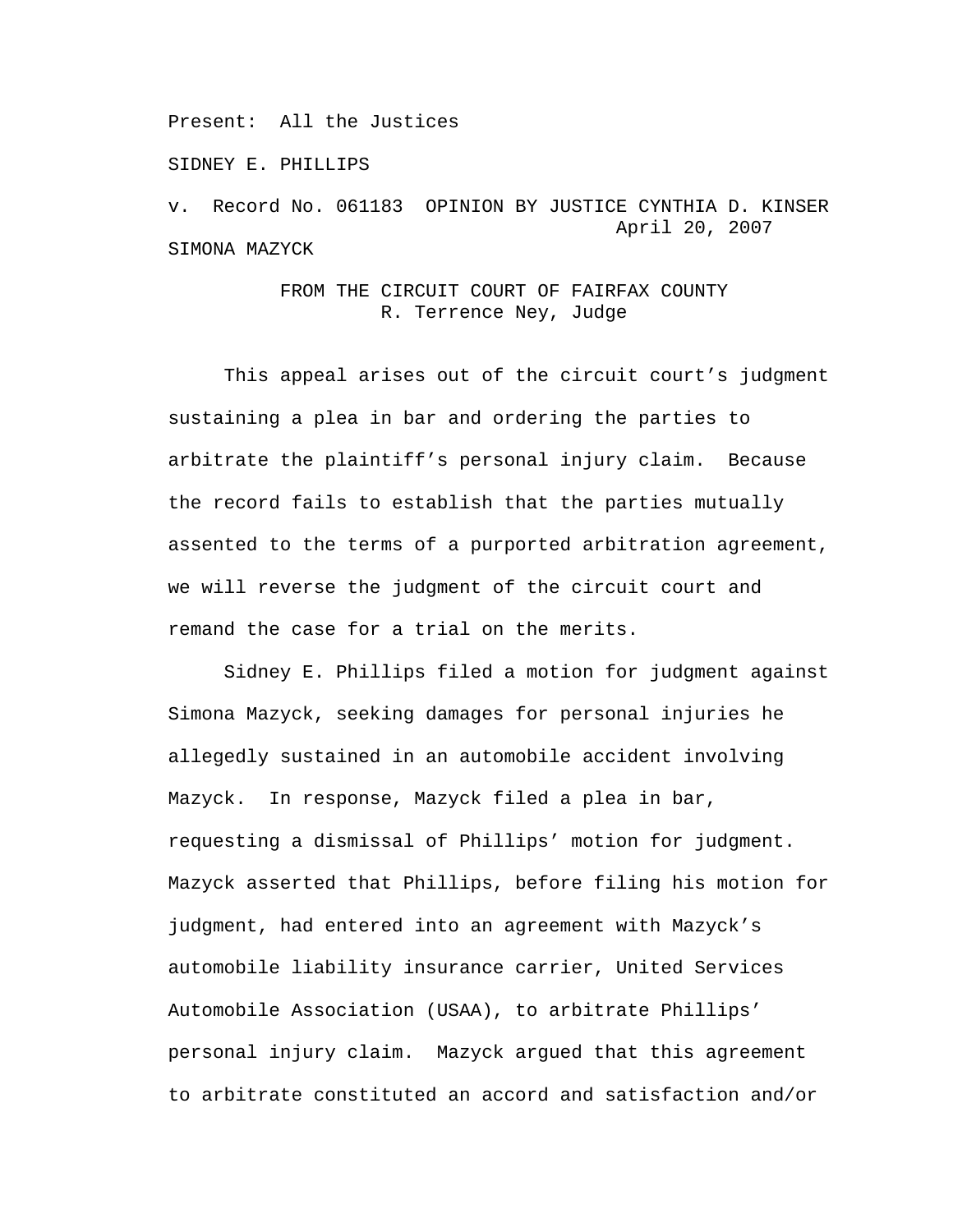a settlement of Phillips' claim that barred Phillips from pursing the action he filed in the circuit court. Mazyck further alleged that Phillips improperly and unilaterally withdrew from the arbitration agreement. As an alternative to the relief sought in her plea in bar, Mazyck subsequently moved the circuit court to stay the proceedings and compel the parties to proceed to arbitration pursuant to Code § 8.01-581.02.

 Prior to a hearing on Mazyck's plea in bar, Mazyck deposed Phillips' attorney, Donald W. Marcari, regarding the events leading up to the alleged formation of the agreement to arbitrate Phillips' personal injury claim. $^{\rm l}$ Marcari indicated that, because he had been unable to reach an amicable settlement of Phillips' claim with USAA's senior casualty examiner, Terry W. Wier, he sent Wier a letter dated March 6, 2003, inquiring whether USAA would be willing to enter into binding arbitration with a "high-low" provision valuing Phillips' damages between \$12,000 and \$45,000.

According to Marcari, negotiations continued with regard to the details of an arbitration agreement and the "high-low" range. Wier then replied in a letter dated May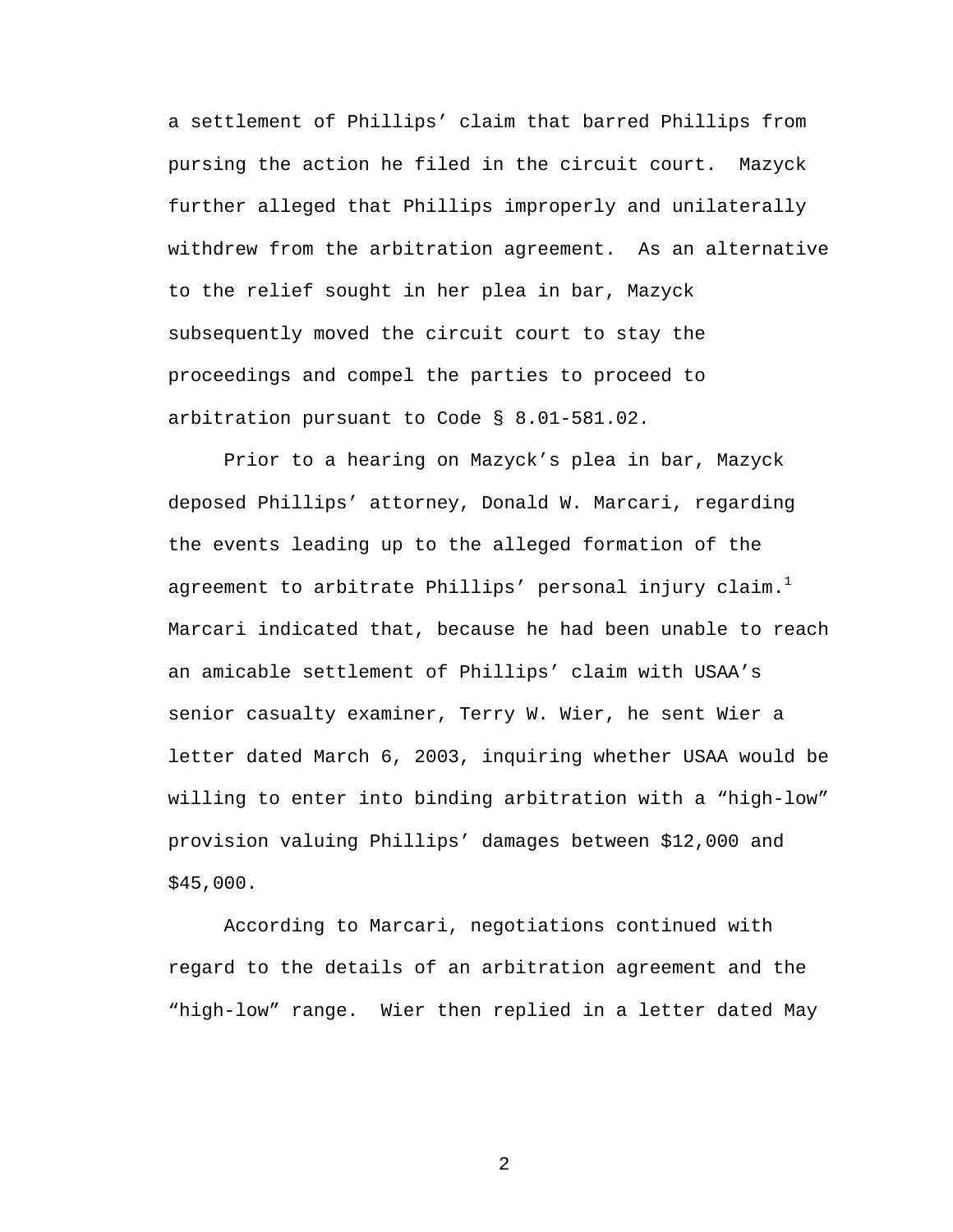16, 2003, stating USAA would agree to binding arbitration with a "high of \$32,500 and a low of \$7,500." Wier indicated in his letter, however, that arbitration would be "subject to liability and damages [d]iscovery by [USAA's] attorney," and he pointed out that the parties needed to agree on a location where the arbitration would take place. Marcari testified that, at the time, he was "agreeable" to USAA deposing Phillips in conjunction with the proposed arbitration.

 Marcari subsequently received a letter from USAA's attorney, Terry H. Davis, Jr., in which Davis stated his understanding that Marcari and Wier had agreed on a "highlow" provision and asked Marcari to call him regarding additional discovery. Marcari testified that, at the time he received Davis' letter, he had agreed with Wier that they would employ the services of Arbitration Associates, Inc., but that they had not resolved who would serve as the arbitrator.

In a subsequent letter, Davis reminded Marcari that the parties still needed to select an arbitrator and enclosed USAA's interrogatories and requests for production. Davis also requested that Phillips undergo an

<sup>&</sup>lt;u>1</u> At the hearing on the plea in bar, the circuit court considered Marcari's deposition in addition to letters and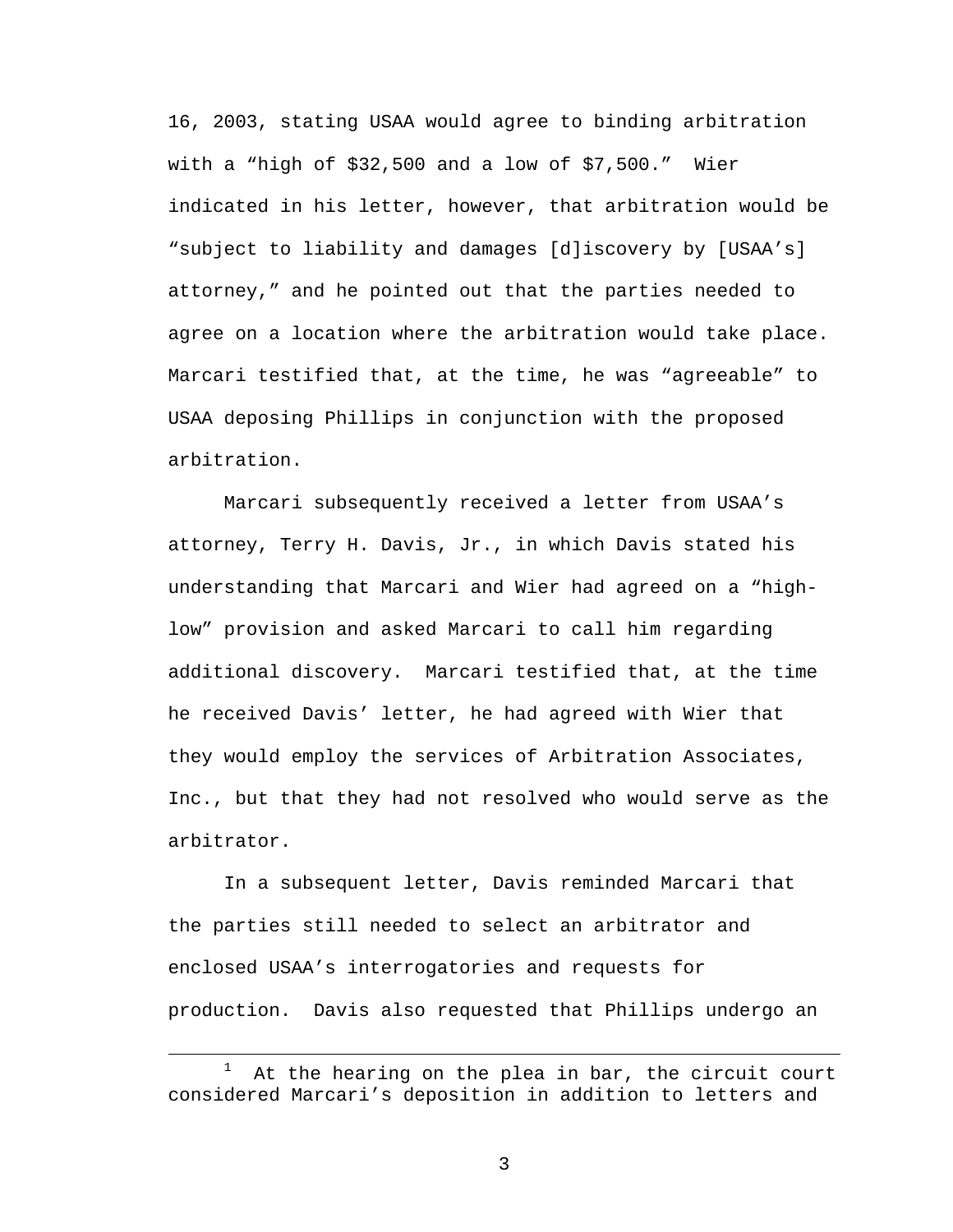independent medical examination (IME). According to Marcari, that request was the first time anyone had mentioned an IME, but he had no objection to it. Marcari did not recall any discussions suggesting the arbitration would be contingent on the results of either the discovery or the IME. The parties subsequently agreed on an individual to serve as the arbitrator.

Marcari and Davis then received a letter dated June 23, 2003 from Debbie Dickerson-Nussbaum (Nussbaum), president of Arbitration Associates, Inc., along with a document titled "Arbitration Agreement." The letter read:

Dear Gentlemen:

 Enclosed you will find the arbitration agreement for the above referenced case; all parties will receive a copy by facsimile. The original will be mailed to Don. Don, please sign same and forward to Terry as soon as possible.

 Arbitration Associates, Inc. must receive the fully executed original no later than August 6, 2003.

According to his deposition testimony, Marcari changed the date specified in the agreement for the submission of evidence to the arbitrator and added the names of witnesses. In a letter dated June 25, 2003, Davis advised Marcari that he wanted to change certain terms of the proposed arbitration agreement. Although Marcari signed

documents that were deposition exhibits.

i<br>Li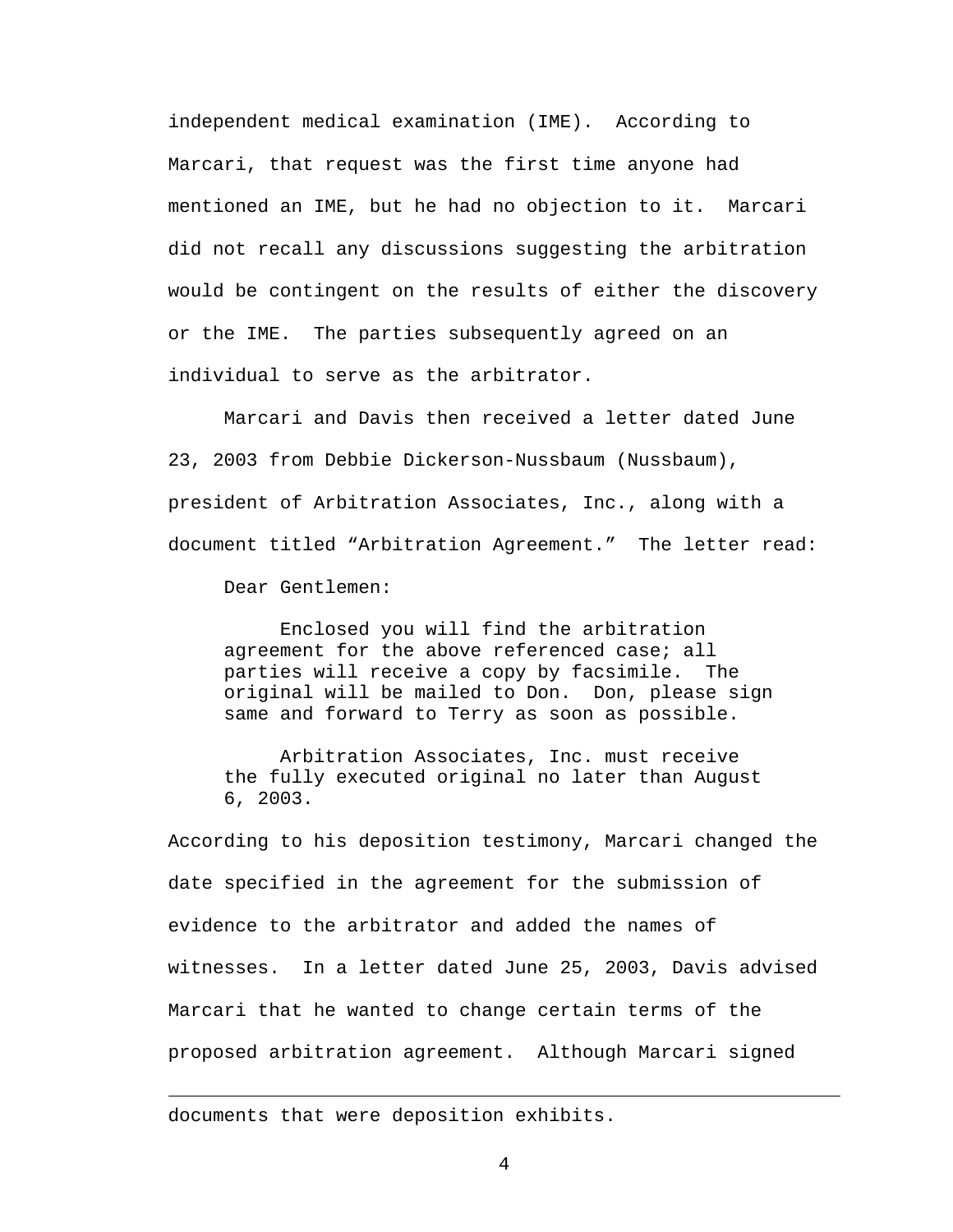the arbitration agreement, he never forwarded it to either Davis or Nussbaum. Marcari stated that he chose not to do so because he first wanted to obtain the results of the IME. Marcari admitted, however, that he never communicated that fact to anyone else.

Marcari subsequently received a "Revised Arbitration Agreement" dated August 8, 2003. As before, Marcari signed the agreement, this time without making any changes in its terms, but again, he did not send it to Davis because he was still waiting to receive the results of Phillips' IME. Marcari acknowledged, however, that he never requested any amendment to the Revised Arbitration Agreement to reflect that arbitration would be contingent upon the results of the IME. He also agreed that, other than the names of some witnesses that were not listed, the Revised Arbitration Agreement included the terms he had discussed with Davis and Wier.

Sometime after receiving the Revised Arbitration Agreement, Marcari learned that the doctor who performed Phillips' IME reported that Phillips would require surgery. According to Marcari, he then communicated to Davis that, because Phillips' injuries were more severe than the parties had originally understood, Phillips was unwilling to proceed with the arbitration. By a letter dated October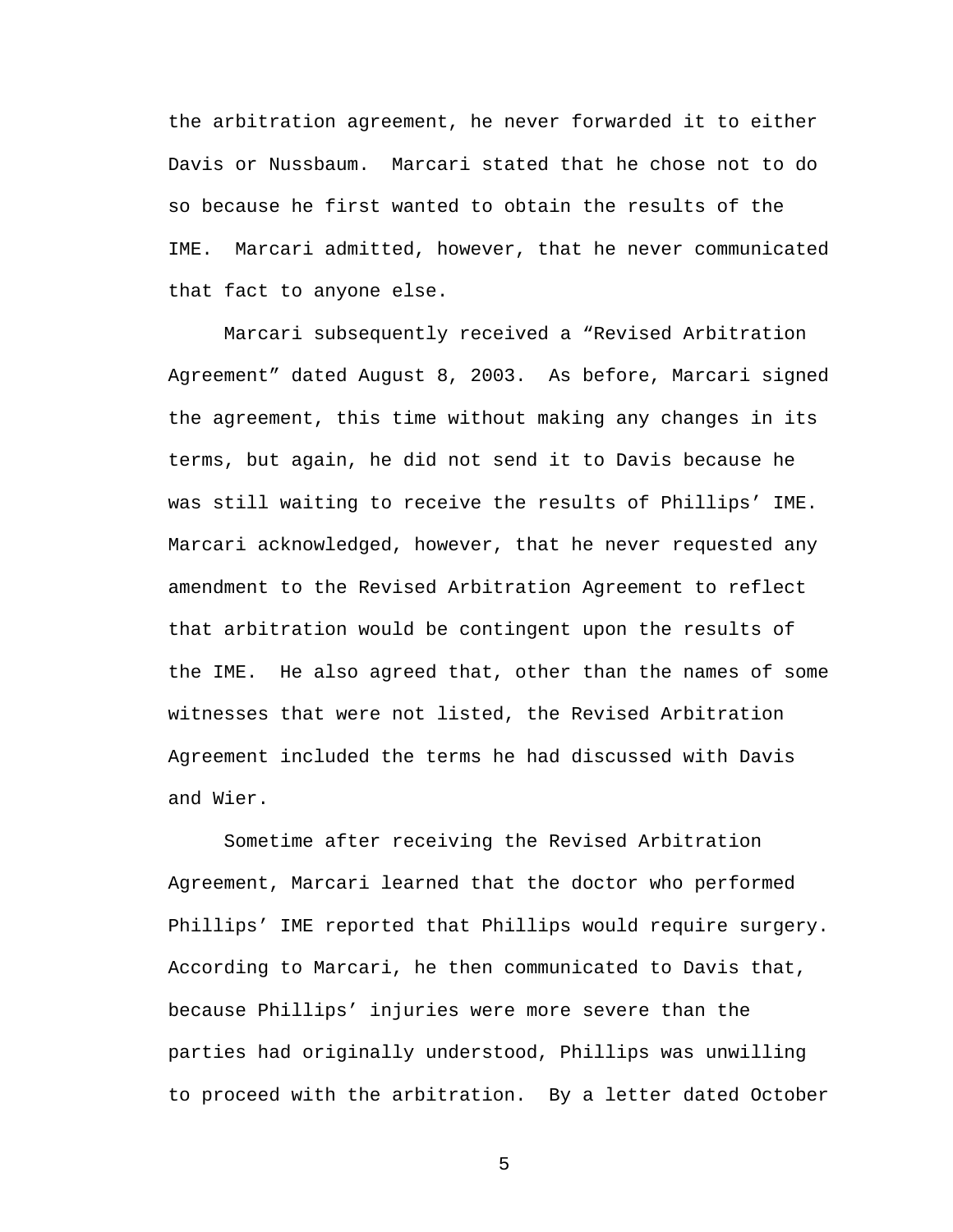14, 2003, Davis told Marcari, "Please be advised that we do protest the unilateral cancellation of the arbitration hearing on September 30th. It is our position that the arbitration agreement is binding."

At the hearing on Mazyck's plea in bar, the circuit court framed the issue as whether the absence of Davis' signature on the arbitration agreement rendered it unenforceable. Phillips, however, argued, among other things, that there was never a meeting of the minds and thus, the parties never reached an agreement. The circuit court disagreed and ruled that the parties had an enforceable agreement to arbitrate. Continuing, the court found that the agreement was in writing as required by Code  $\S$  8.01-581.01,<sup>2</sup> that it included all the essential terms, and that, under Code § 8.01-581.01, the agreement did not need to be signed by all the parties, especially since the attorney for the party to be charged in this case had signed it. The circuit court thus sustained Mazyck's plea in bar and stayed the proceeding pending the outcome of

 $\overline{\phantom{a}}$  $12$  In relevant part, Code § 8.01-581.01 provides:

A written agreement to submit any existing controversy to arbitration or a provision in a written contract to submit to arbitration any controversy thereafter arising between the parties is valid, enforceable and irrevocable, except upon such grounds as exist at law or in equity for the revocation of any contract.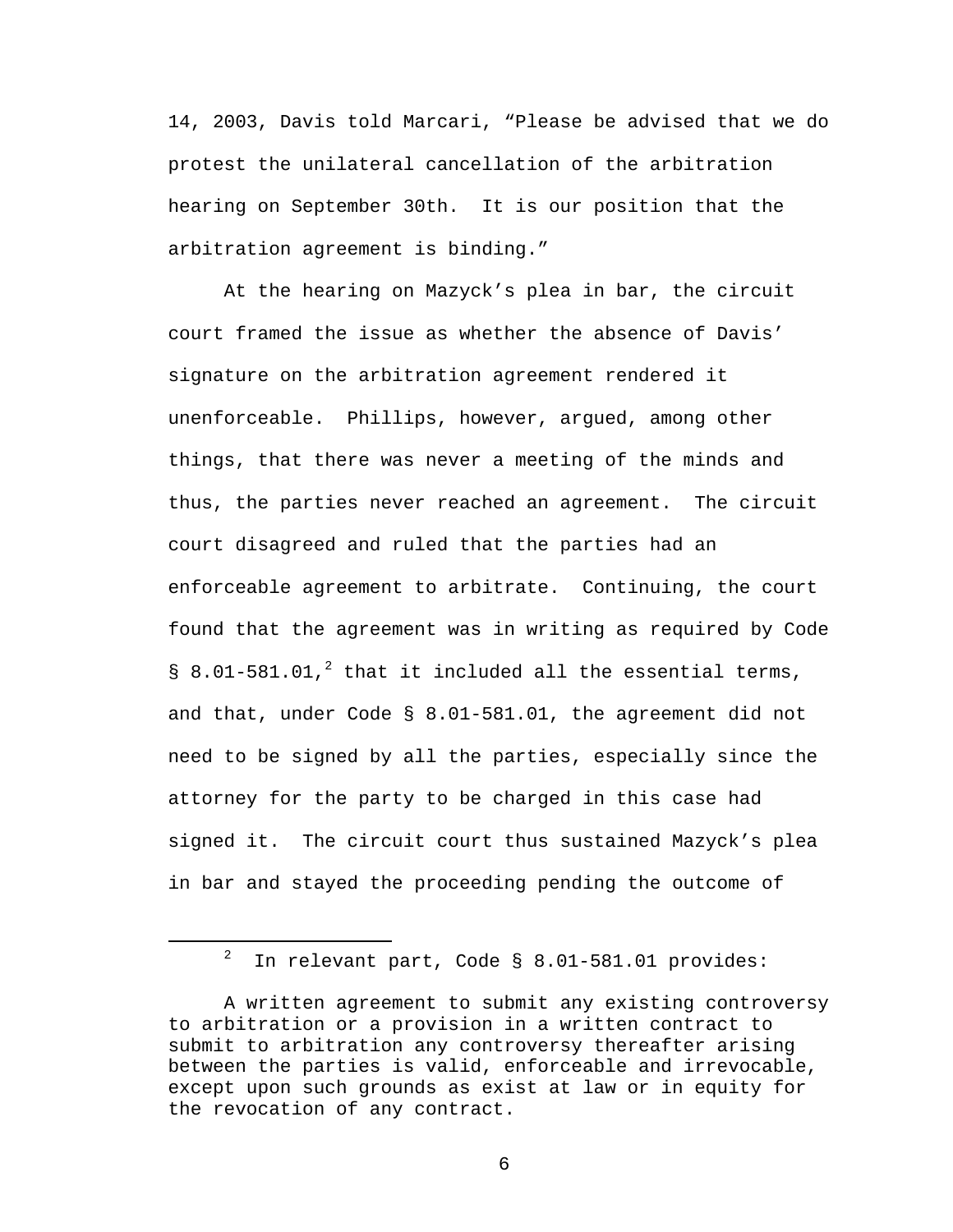arbitration. After the parties completed arbitration, the circuit court entered a final order dismissing Phillips' motion for judgment with prejudice. We awarded Phillips this appeal.

Phillips assigns two errors to the circuit court's judgment. First, he challenges the court's finding that the Revised Arbitration Agreement satisfied the requirements of "[a] written agreement" to arbitrate pursuant to Code § 8.01-581.01 even though the document was never signed by both parties. Second, Phillips asserts that the circuit court erred in binding him to the terms of the Revised Arbitration Agreement because the parties never reached a meeting of the minds as to its material terms.

Mazyck, on the other hand, argues that the Revised Arbitration Agreement reduced to writing all material terms of the agreement between USAA and Phillips to arbitrate his personal injury claim, and therefore, it satisfied the requirements of Code § 8.01-581.01. She further asserts that, while neither party's signature was required in order for the agreement to be enforceable, Marcari's signing the Revised Arbitration Agreement demonstrated that Phillips, the party to be charged in this case, assented to its terms.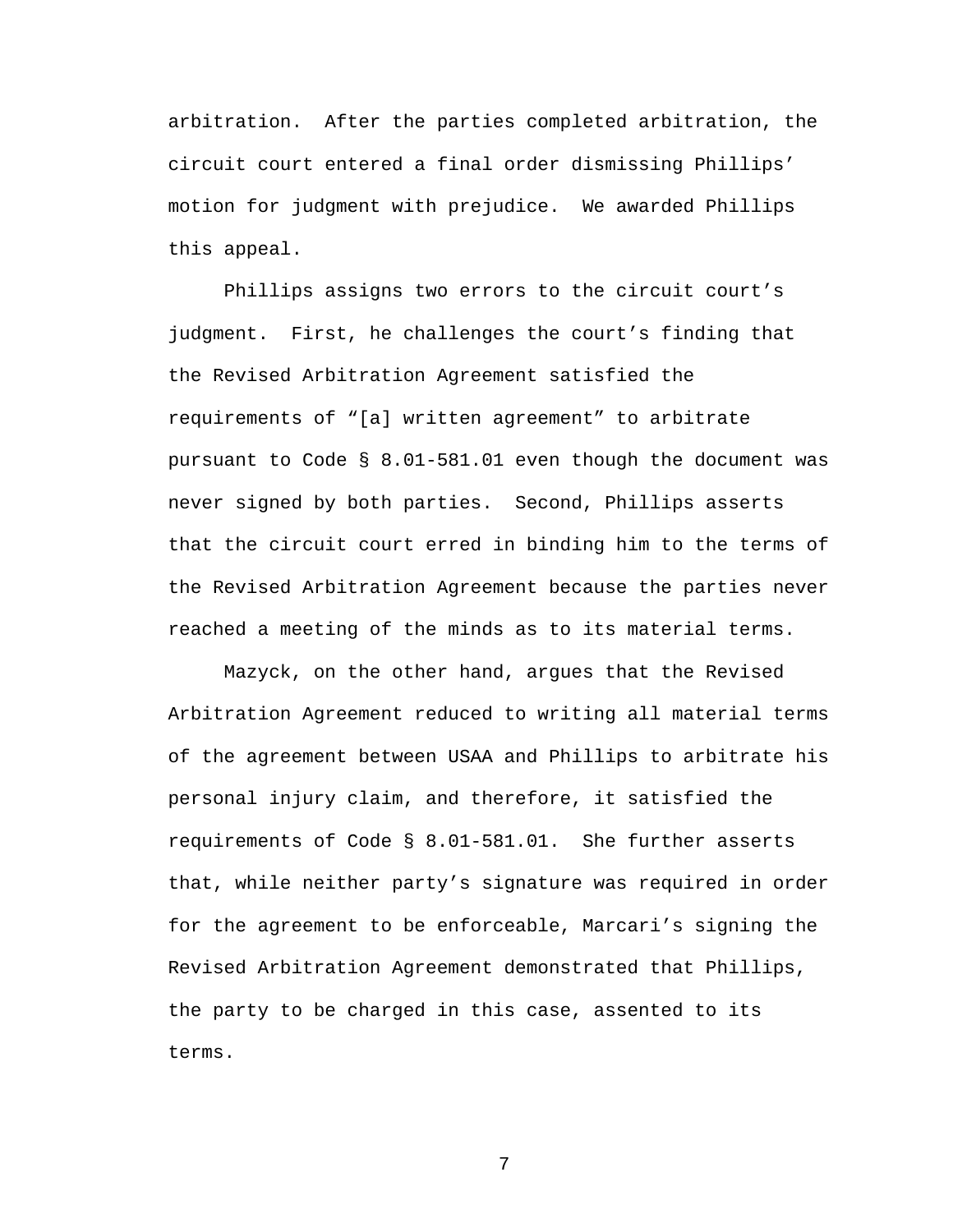We have held, both before and after the General Assembly's enactment of the Uniform Arbitration Act, 1986 Acts ch. 614, that " 'the initial duty to arbitrate . . . arises from contractual undertakings.' " Weitz v. Hudson, 262 Va. 224, 228, 546 S.E.2d 732, 734 (2001) (quoting Doyle & Russell, Inc. v. Roanoke Hosp. Ass'n, 213 Va. 489, 494, 193 S.E.2d 662, 666 (1973)); see also Arrants v. Buck, 130 F.3d 636, 640 (4th Cir. 1997) ("Courts decide whether there is an agreement to arbitrate according to common law principles of contract law); Meshel v. Ohev Sholom Talmud Torah, 869 A.2d 343, 354 (D.C. 2005) ("[W]hether the parties have an enforceable agreement to arbitrate . . . is governed by traditional principles of contract law."); Routh v. Snap-On Tools Corp., 423 S.E.2d 791, 794 (N.C. Ct. App. 1992) ("The law of contracts governs the issue of whether there exists an agreement to arbitrate."). Consequently, whether there existed between the parties an enforceable agreement to arbitrate Phillips' personal injury claim depends on whether the Revised Arbitration Agreement contained the essential elements of a valid contract at common law.<sup>3</sup>

 $\overline{\phantom{a}}$  3  $3$  Since the Revised Arbitration Agreement was in writing, it satisfied the statutory requirement of "[a] written agreement." Code § 8.01-581.01.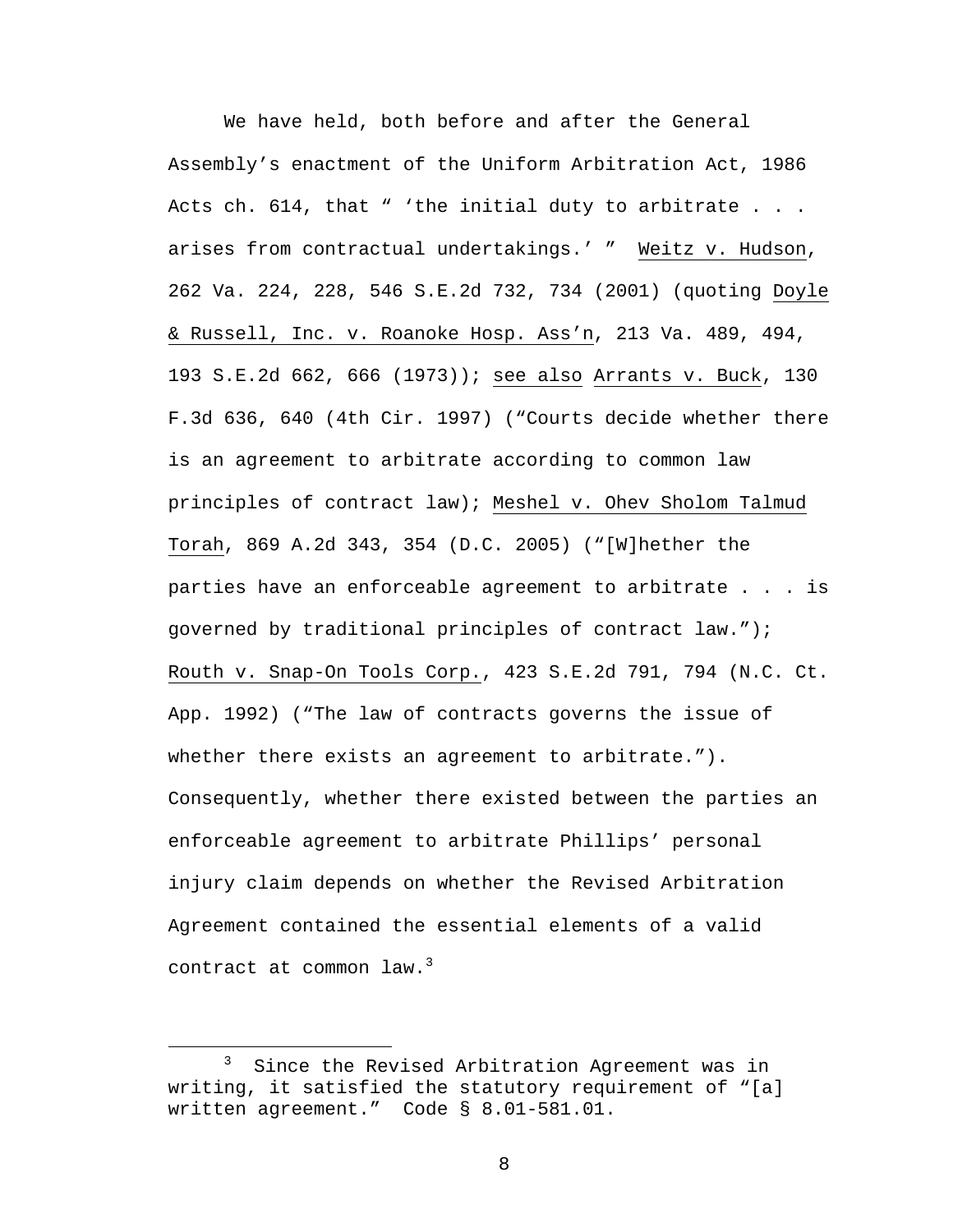The material facts concerning the formation of the parties' proposed arbitration agreement are not in dispute. Thus, "the issue of contract vel non is a question of law." Valjar, Inc. v. Maritime Terminals, Inc., 220 Va. 1015, 1018, 265 S.E.2d 734, 736 (1980) (citing Mullins v. Mingo Lime & Lumber Co., 176 Va. 44, 48, 10 S.E.2d 492, 493 (1940)). We decide questions of law de novo. Harrell v. Harrell, 272 Va. 652, 656, 636 S.E.2d 391, 393 (2006) (citing Westgate at Williamsburg Condo. Ass'n v. Philip Richardson Co., 270 Va. 566, 574, 621 S.E.2d 114, 118 (2005)).

" 'It is elementary that mutuality of assent – the meeting of the minds of the parties – is an essential element of all contracts.' " Lacey v. Cardwell, 216 Va. 212, 223, 217 S.E.2d 835, 843 (1975) (quoting Green's Ex'rs v. Smith, 146 Va. 442, 452, 131 S.E. 846, 848 (1926)). "Until the parties have a distinct intention common to both and without doubt or difference, there is a lack of mutual assent and, therefore, no contract." Persinger & Co. v. Larrowe, 252 Va. 404, 408, 477 S.E.2d 506, 509 (1996) (citing Progressive Constr. Co. v. Thumm, 209 Va. 24, 30, 161 S.E.2d 687, 691 (1968)); see also Valjar, 220 Va. at 1018, 265 S.E.2d at 736–37 ("A contract cannot exist if the parties never mutually assented to terms proposed by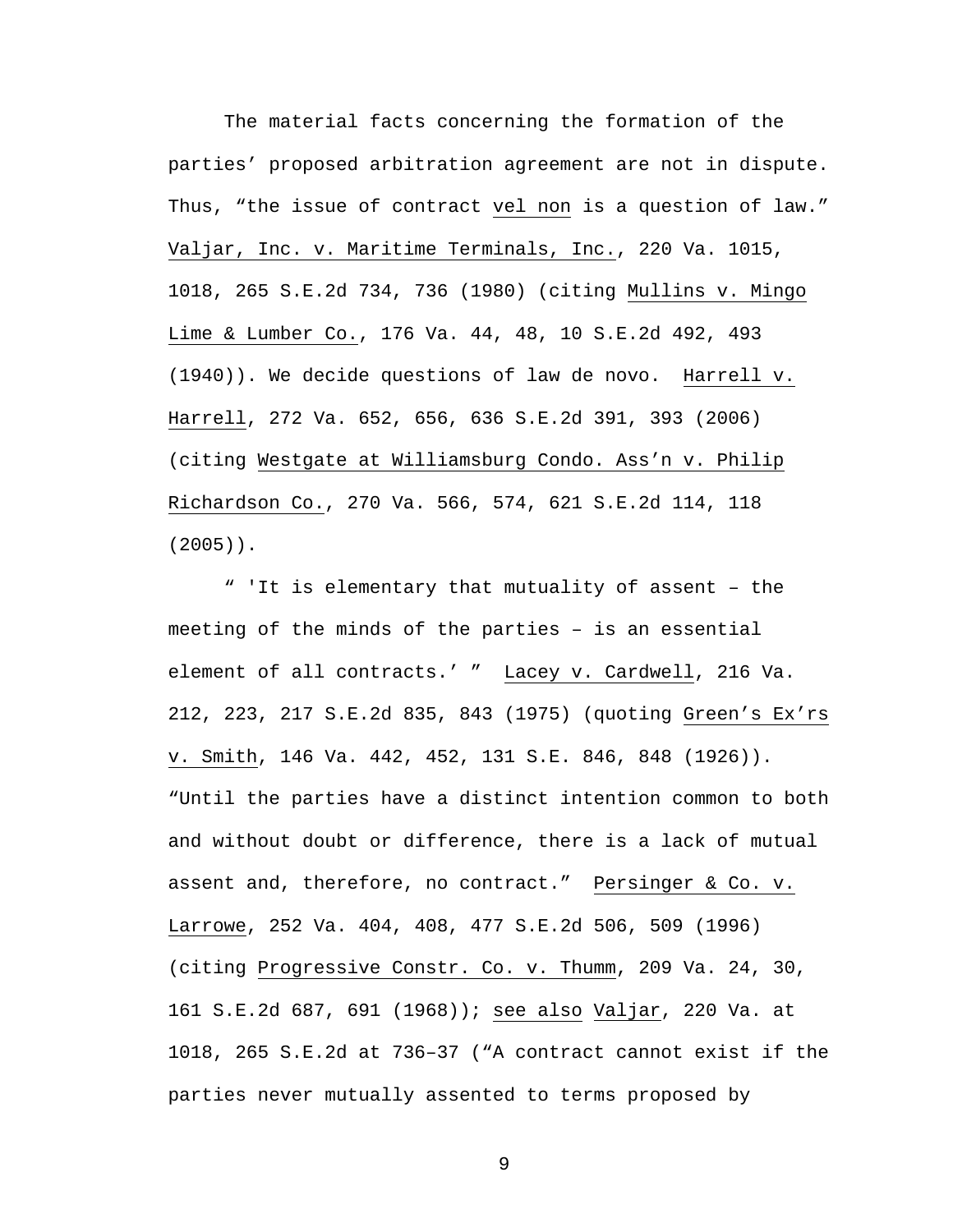either."); Chittum v. Potter, 216 Va. 463, 467, 219 S.E.2d 859, 863 (1975) ("It is crucial to a determination that a contract exists . . . that the minds of the parties have met on every material phase of the alleged agreement."); Routh, 423 S.E.2d at 794 (to support a finding that a valid contract to arbitrate exists, "the party seeking arbitration must show that the parties mutually agreed to arbitrate their disputes").We ascertain whether a party assented to the terms of a contract from that party's words or acts, not from his or her unexpressed state of mind. Wells v. Weston, 229 Va. 72, 78, 326 S.E.2d 672, 676 (1985); see also Lucy v. Zehmer, 196 Va. 493, 503, 84 S.E.2d 516, 522 (1954) ("The law . . . judges of an agreement between two persons exclusively from those expressions of their intentions which are communicated between them.") (citation and internal quotation marks omitted) (emphasis added).

Our decision in Brooks & Co. General Contractors, Inc. v. Randy Robinson Contracting, Inc., 257 Va. 240, 513 S.E.2d 858 (1999), illustrates these principles. In that case, a general contractor sent to a subcontractor an unsigned form contract containing an arbitration provision that the parties had not previously discussed and that was not included in the subcontractor's bid documents. Id. at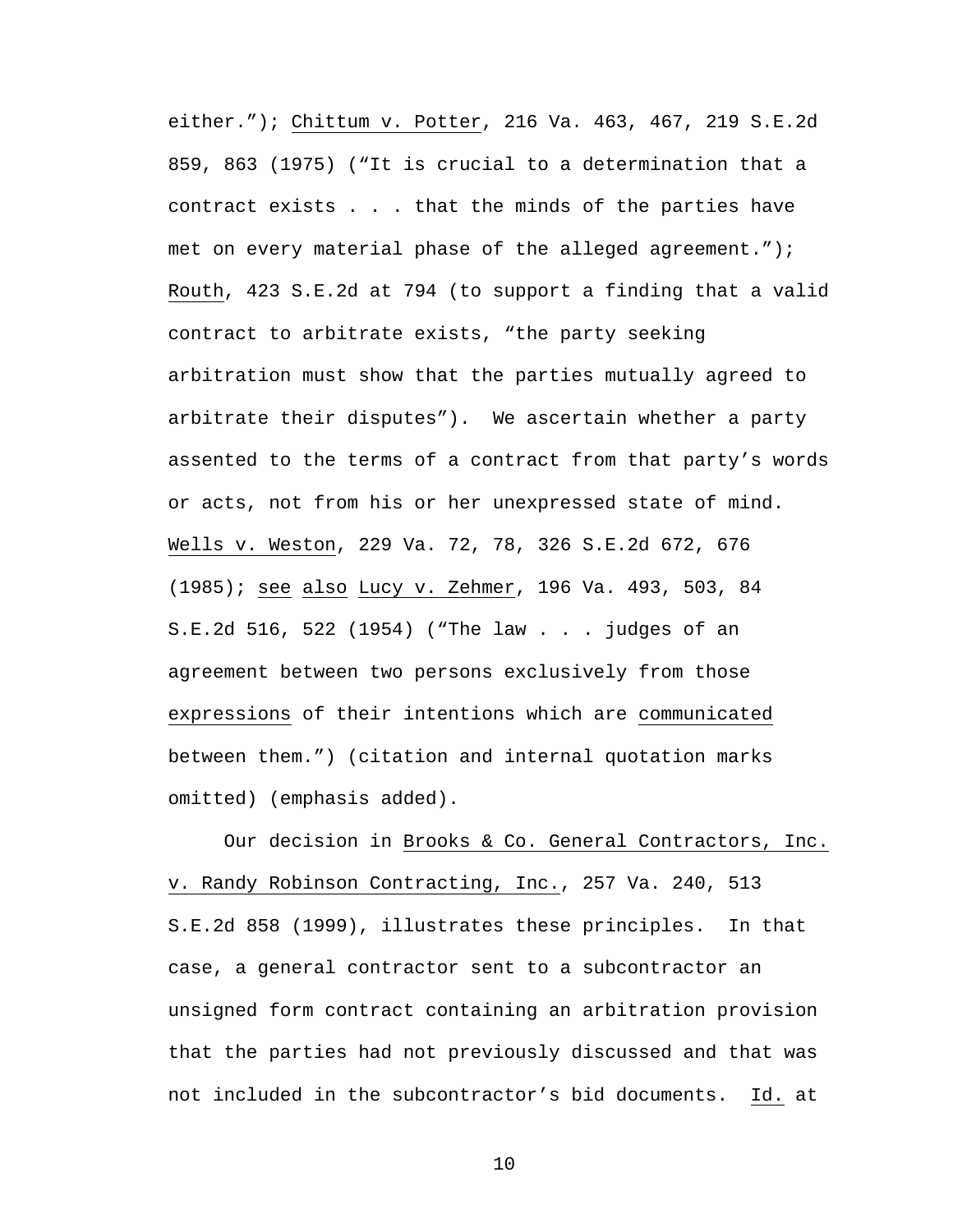242, 244, 513 S.E.2d at 858, 860. The subcontractor testified that he did not agree with the terms of the form contract and that he purposefully refused to sign it, although he never communicated his disagreement to the contractor. Id. at 242−43, 513 S.E.2d at 859. The subcontractor began work on the project that the general contractor had awarded to it, but the subcontractor left the work unfinished. Id. at 243, 513 S.E.2d at 859. The general contractor completed the unfinished work and demanded arbitration of its claim for damages against the subcontractor. Id. at 243, 513 S.E.2d at 859. On the subcontractor's motion, the trial court entered an order permanently staying arbitration. Id. The trial court found that there was no meeting of the minds between the parties as to the terms of the form contract, which neither party signed. Id.

On appeal to this Court, the general contractor argued that the subcontractor accepted the terms of the form contract by virtue of its commencement of work on the project. Id. The general contractor further asserted that the subcontractor's failure to objectively manifest any disagreement on its part with the terms of the form contract demonstrated the subcontractor's assent to those terms. Id. We rejected the general contractor's argument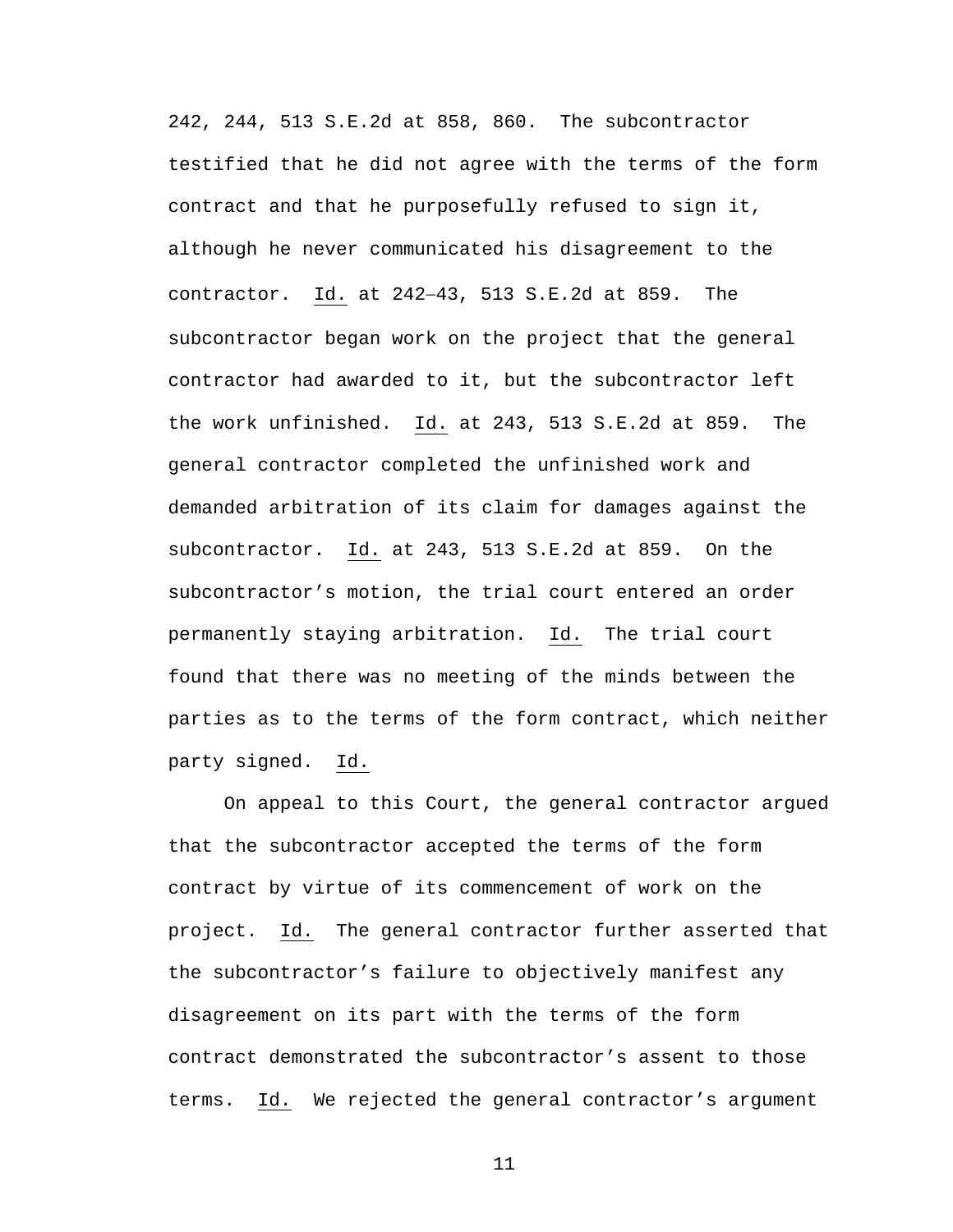and upheld the trial court's finding that the parties did not mutually assent to a modification of their original oral contract. Id. at 245, 513 S.E.2d at 860. In doing so, we noted the lack of any evidence that the general contractor, i.e., the party seeking enforcement of the purported contract, objectively manifested its intention to be bound by the form contract. Id. at 244, 513 S.E.2d at 860. In fact, the evidence showed that the general contractor did not sign the form contract before sending it to the subcontractor precisely because it expected that the subcontractor would make changes to the document. Id.

Our search of the record in this case reveals no words or acts on the part of USAA objectively manifesting its assent to the terms of the Revised Arbitration Agreement. Before Nussbaum forwarded the original agreement to Marcari and Davis, USAA's senior casualty examiner, Wier, stated in a letter to Marcari that the arbitration was "subject to liability and damages [d]iscovery by [USAA's] attorney." Neither the original nor the revised agreement included this provision. Also absent from the record is any indication whether USAA continued to insist on that contingency. After Nussbaum sent the original agreement, Davis advised Marcari that he could not agree to certain provisions setting dates for disclosing new witnesses and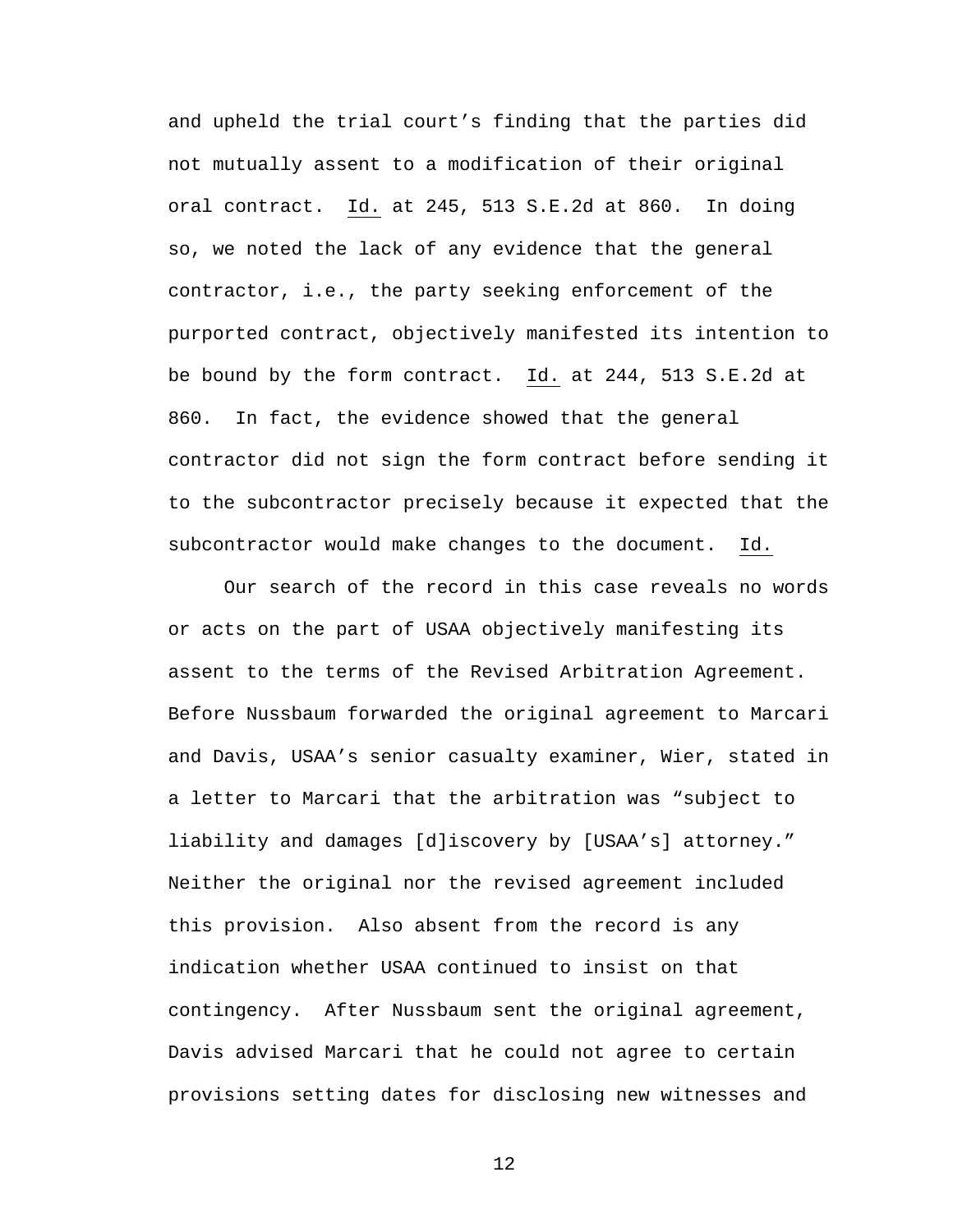submitting evidence to the arbitrator. Although new disclosure and submission deadlines appeared in the Revised Arbitration Agreement, nothing in the record demonstrates USAA's assent to the new dates.

At oral argument before this Court, Mazyck suggested that Davis' silence after the transmission of the Revised Arbitration Agreement indicated USAA's assent to its terms. A party's silence, however, is insufficient to show its intention to be bound by the terms of a contract. See Wells, 229 Va. at 78, 326 S.E.2d at 676. While Davis advised Marcari in a letter that USAA viewed the agreement as binding, that letter was dated October 14, 2003, well after Phillips' alleged breach. Thus, we conclude that USAA, like the general contractor in Brooks, did not objectively manifest its intention to be bound by the Revised Arbitration Agreement.

Furthermore, under the facts of this case, we conclude that Marcari's failure to comply with Nussbaum's instruction to forward the signed agreement to Davis manifested Phillips' lack of assent. It is true that Marcari never communicated to either Davis or Wier his desire to wait on the results of Phillips' IME before proceeding with arbitration. Nevertheless, Marcari's retention of both the original and the revised agreement,